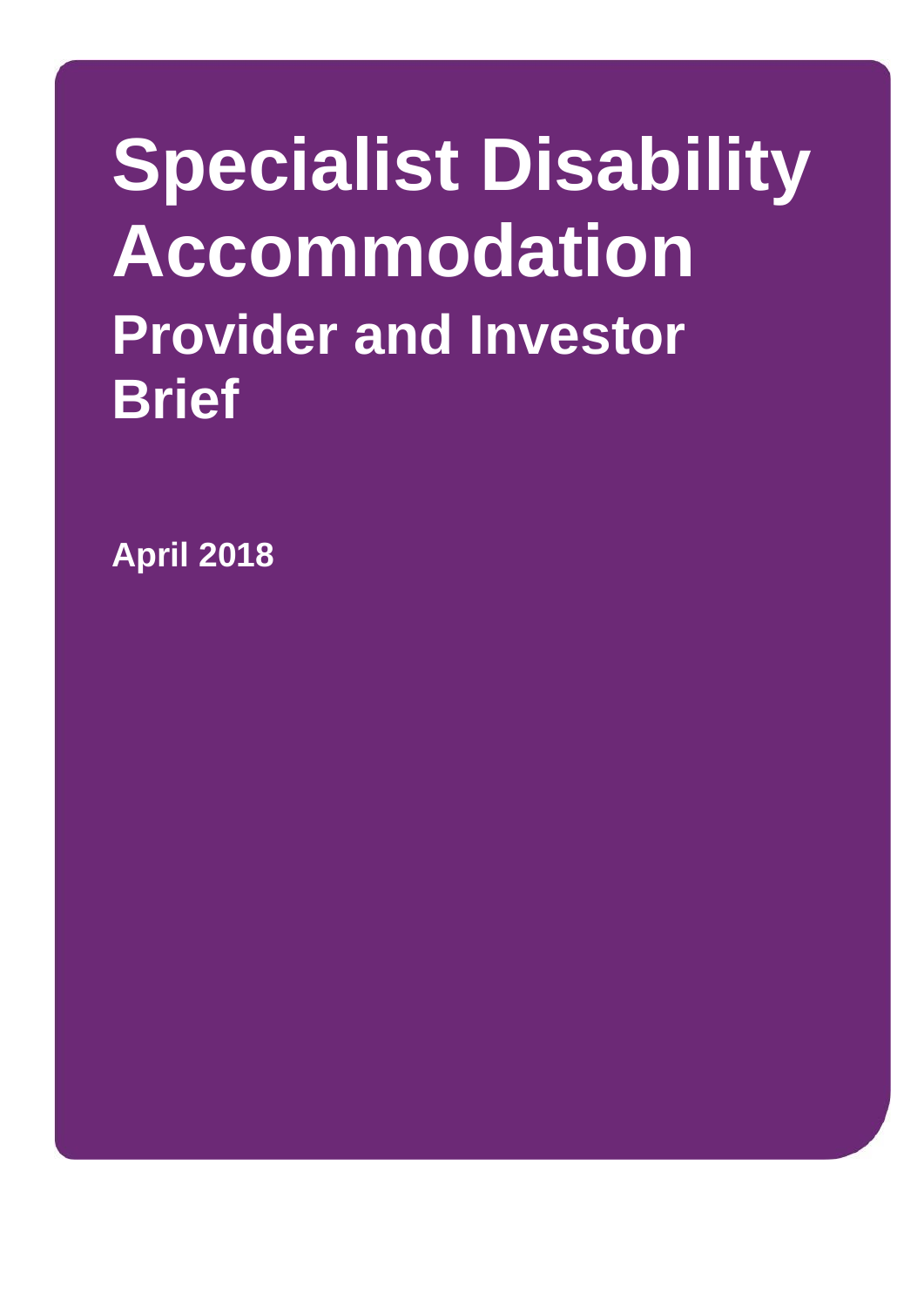#### <span id="page-1-0"></span>**Disclaimer**

The Specialist Disability Accommodation Provider and Investor Brief (Brief) has been developed and released by the National Disability Insurance Agency (NDIA) to provide general information only.

While NDIA has prepared the Brief in good faith based on information currently available, the information in this Brief may change, is not advice and should not be relied on for any act or failure to act. The Commonwealth and NDIA are not responsible for the accuracy or completeness of the information in the Brief and neither the Commonwealth nor NDIA accepts any liability, including in negligence, for any loss, damage, cost or expense suffered as a result of a person's use of or reliance on any of the information in the Brief.

Before making any decision using the information in the Brief, a person should carefully evaluate the accuracy, currency, completeness and relevance of the information to their particular situation and should obtain appropriate independent professional advice.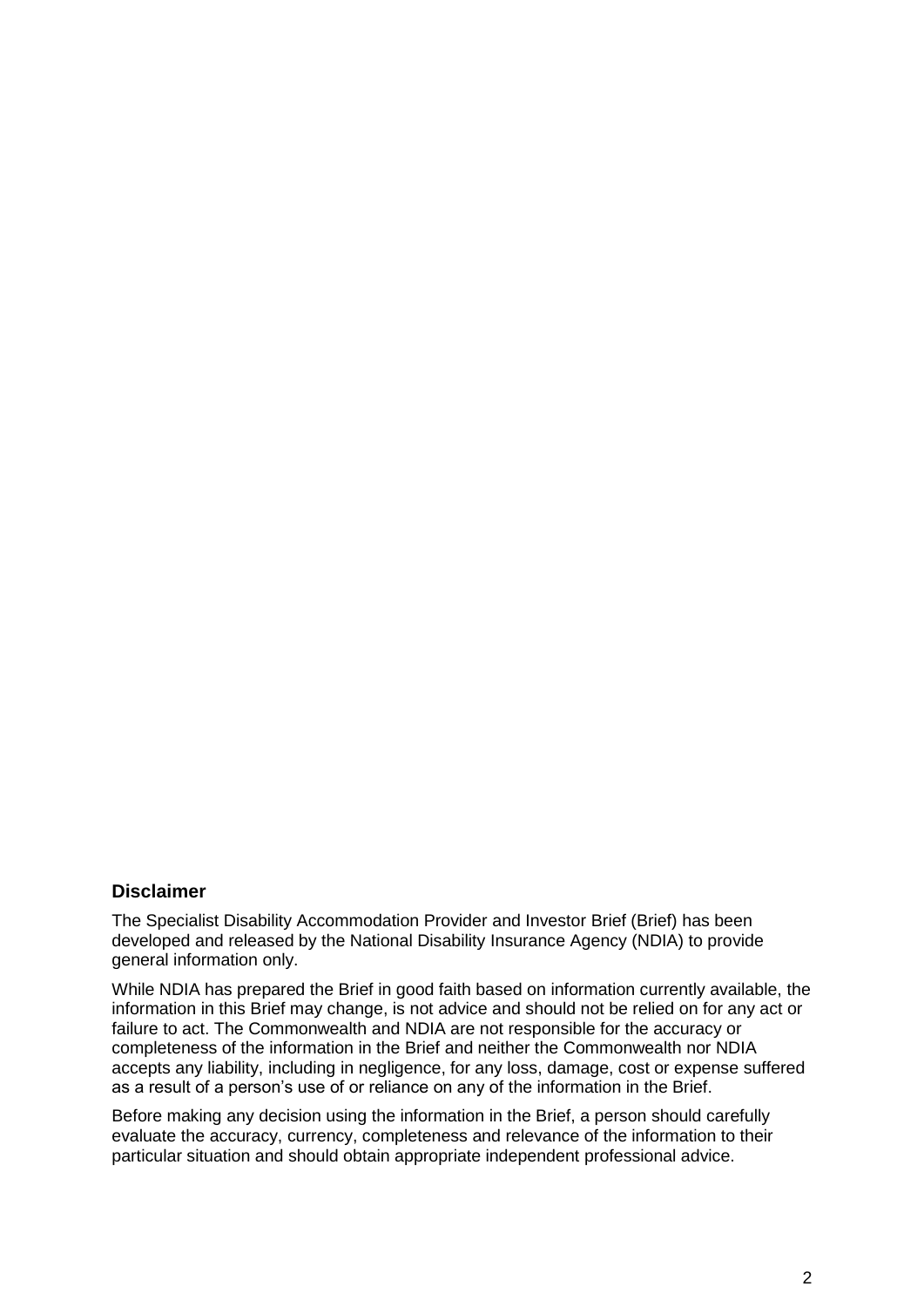# **Introduction**

The National Disability Insurance Agency (NDIA) seeks to continually engage participants, providers and investors on matters relating to the Specialist Disability Accommodation (SDA) market. In its role as market steward, the NDIA is committed to providing clarity to support development of the SDA sector.

Through various forums, including one-on-one consultations, the NDIA has received feedback from stakeholders on three major areas:

- 1. Price regulation, including the upcoming Disability Reform Council (DRC) Pricing & Payments Framework Review and the NDIA's Benchmark Pricing Review;
- 2. Operational processes, particularly SDA planning and dwelling enrolment processes; and
- 3. Information, including on key policy, operational detail, and market supply and demand data.

The NDIA is committed to addressing these areas and is undertaking the following actions in response:

- 1. Working with the Department of Social Services (DSS) to inform the DRC Pricing & Payments Framework Review including the terms of reference and timing of the review;
- 2. Working to improve key SDA operational processes, including efficient SDA planning and timely processing of dwelling enrolments; and
- 3. Improving the clarity of information related to SDA, including on key policy and operational matters, and seeking to provide reliable data on SDA demand and supply as it becomes available.

This document is intended to be the first in a series of planned communications on SDA. As a first step, this document focuses on information related to:

- Funding principles including price reviews:
- Eligibility and funding levels;
- Some innovations made possible by SDA funding; and
- Dwelling standards and enrolment including work underway to develop third party certification standards to improve confidence with compliance.

Topics planned for future communications include:

- The Pricing & Payments Framework Review Terms of Reference (to be made available by DSS);
- Information for participants, including examples of housing innovation made possible by the NDIS;
- Information for providers, including expectations of future demand; and
- Participant planning processes including guidance to assist external assessors, e.g. occupational therapists.

In addition to market information that may be provided by the NDIA, providers and investors should conduct their own market research to inform their investment decisions. For example, through independent research, or partnering with disability support organisations and other experts.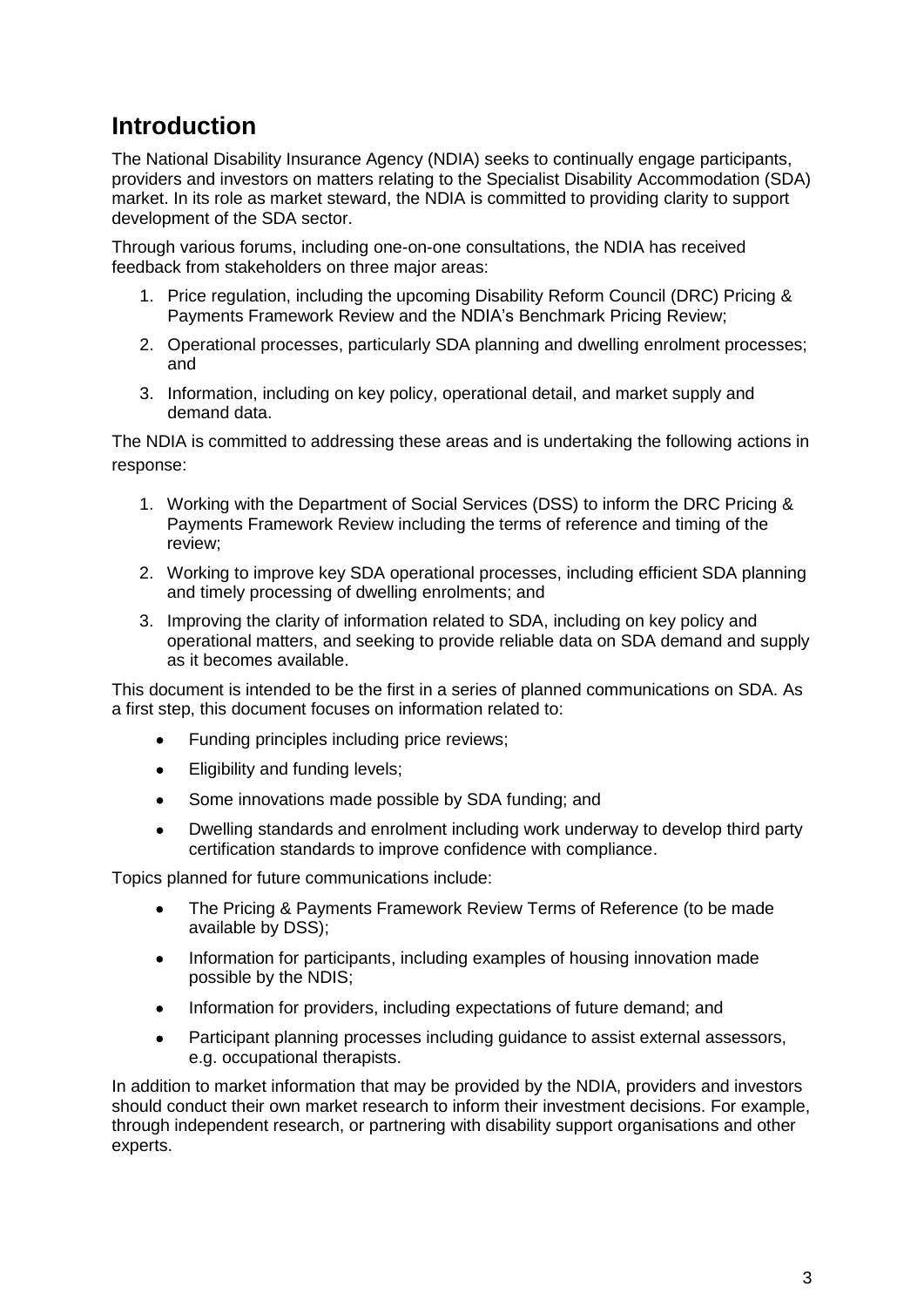# **Contents**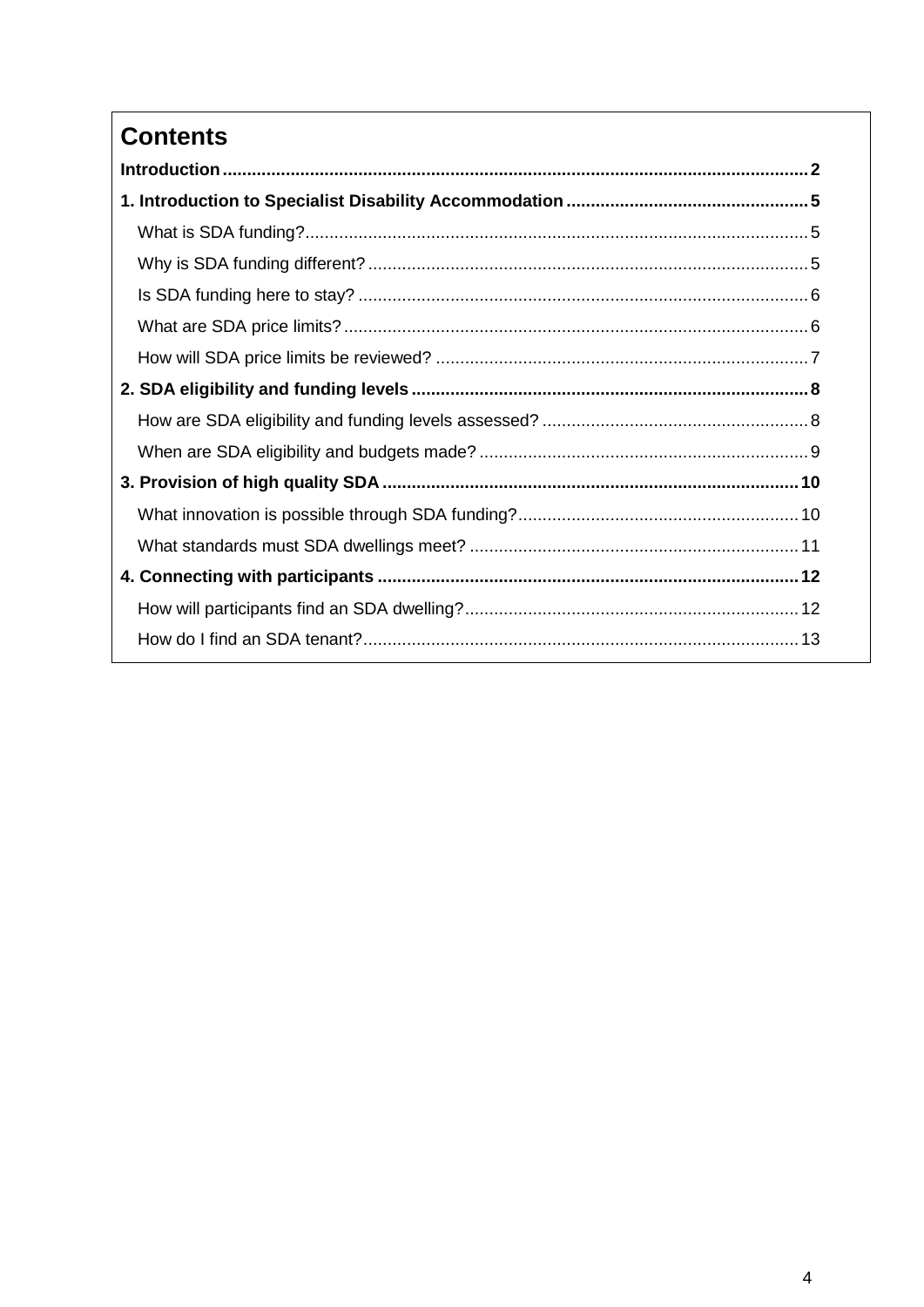# <span id="page-4-0"></span>**1. Introduction to Specialist Disability Accommodation**

## <span id="page-4-1"></span>**What is Specialist Disability Accommodation (SDA) funding?**

SDA refers to a new form of capital funding for NDIS participants. SDA funding is intended for participants who require a specialist dwelling that reduces their need for person-to-person supports, or improves the efficiency of the delivery of person-to-person supports. SDA funding will only be provided for participants who meet the eligibility criteria. Participants who meet the eligibility criteria will have an extreme functional impairment and/or very high support needs.

SDA funding can only be paid to a provider that is registered with the NDIA and has an enrolled and compliant dwelling. This remains the case even where a participant has engaged a registered plan manager, or is self-managing their NDIS plan. SDA is funded under the NDIS through individual participant plans. Under the NDIS, eligible participants receive funding in their plan that they can then use to approach the market to find an enrolled dwelling that meets their needs.

SDA funding is for capital only (i.e. bricks and mortar) and is not for person-to-person supports. A participant may receive additional funding for these and other supports under the NDIS.

With their SDA funding, eligible participants can make their own decisions to find and enter into agreements with a suitable NDIS registered provider. This is consistent with the emphasis on participant choice and control across the NDIS.

SDA funding will create a marketplace for SDA. NDIS funding for SDA represents a substantial injection of funds for the sector. At full scheme, SDA funding is expected to total approximately \$700 million per year. Over time, the NDIA expects SDA funding to attract investment and stimulate the development of new required dwellings.

In 2011, the Productivity Commission estimated that around 28,000 people (or 6% of NDIS participants) will require SDA funding at full scheme. Prior to the launch of the NDIS, it was estimated that there was enough existing specialist accommodation for 15,700 people, implying the need for enough new dwellings to accommodate an additional 12,300 participants.<sup>1</sup>

The NDIA considers 6% to be the best current estimate of the number of participants who will be found eligible for SDA funding under the NDIS. However as an estimate, this may change over time as participants enter the Scheme and have their NDIS plans made.

SDA is delivered under the [National Disability Insurance Scheme \(Specialist Disability](https://www.legislation.gov.au/Details/F2017L00209)  [Accommodation\) Rules 2016.](https://www.legislation.gov.au/Details/F2017L00209) Other key governing documents for SDA include:

- [SDA Pricing and Payments Framework](https://www.ndis.gov.au/html/sites/default/files/documents/DRC%2013%20nov%202015%204%20-%20Att%20A%20SDA%20Pricing%20payments%20Framew.DOCX)
- [SDA Price Guide](https://www.ndis.gov.au/medias/bin/documents/he0/hf4/8802881929246/SDA-Price-Guide-17-18.docx)
- [SDA Operational Guideline](https://www.ndis.gov.au/Operational-Guideline/SDA-1)
- [Terms of Business for Registered Providers](https://www.ndis.gov.au/html/sites/default/files/documents/Provider/TOB.pdf)
- [The NDIS Act.](https://www.ndis.gov.au/about-us/governance/legislation.html)

-

## <span id="page-4-2"></span>**Why is SDA funding different?**

In addition to increasing overall funding, the NDIS changes the way SDA funding is provided. Instead of funding SDA through centrally managed capital grants programs that provide

<sup>1</sup> Productivity Commission Disability Care and Support Report Vol2 No. 54, 31 July 2011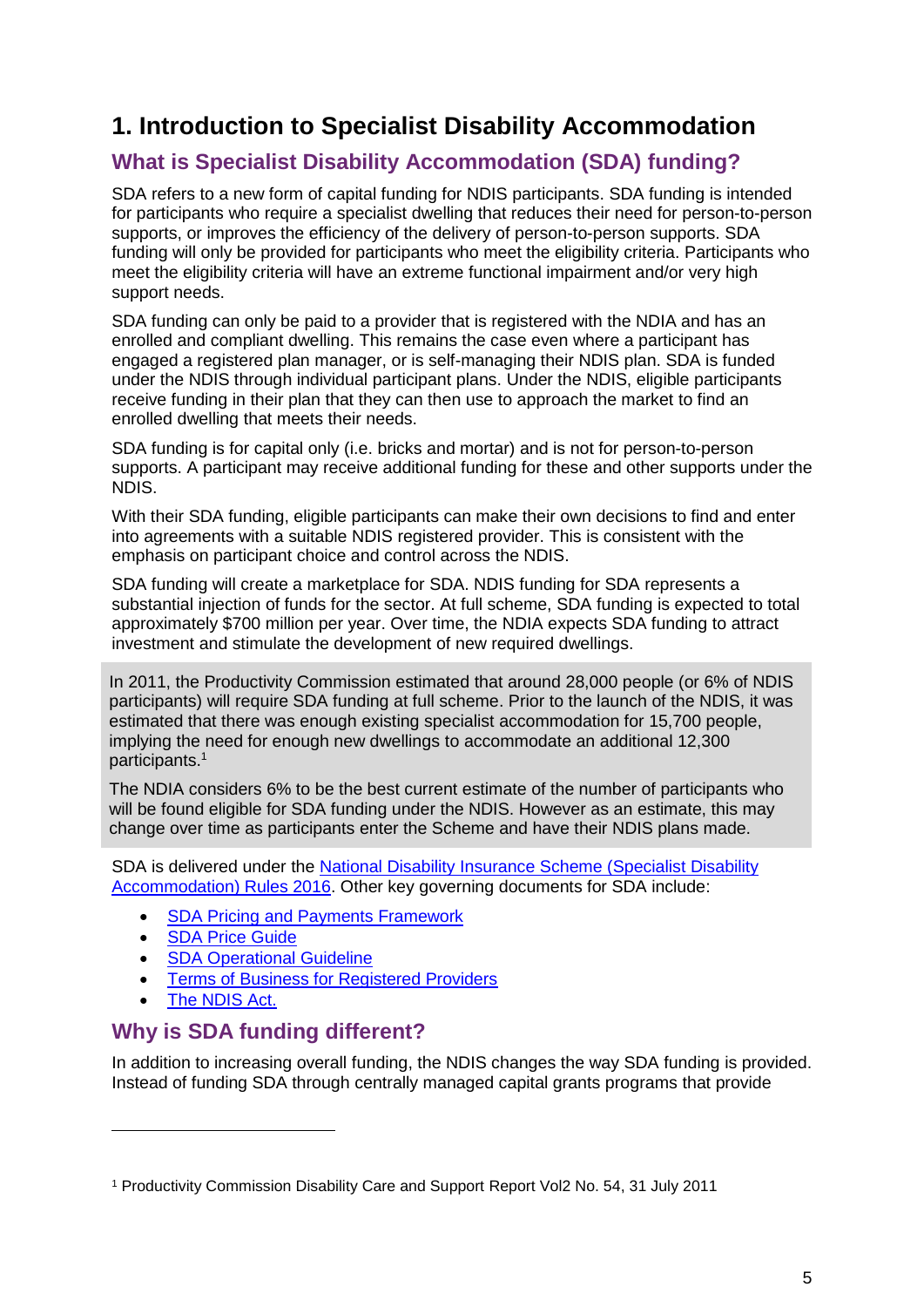block funding to providers, the NDIS provides SDA funding directly to participants after determining their eligibility and appropriate budget amount<sup>2</sup>.

Eligible participants can make their own decisions to find and enter into agreements with a suitable registered NDIS provider. This is consistent with the emphasis on participant choice and control across the NDIS.

Moving to an individualised, participant led funding model has several benefits:

- SDA funding is spent based on participants' choices on where they would like to live, rather than government agency decisions on the merits of provider grants applications;
- Through participant choices, funding can flow to a wide range of providers of varying scales offering new and innovative solutions, rather than being limited to incumbent players who are familiar with grants processes or established models of accommodation and support; and
- Funding levels are consistent and smooth across years, as they are linked to participant needs, rather than being tied to "lumpy" grants rounds and decisions.

Participant purchasing power will drive greater competition, stimulate innovation and create incentives for providers to be more responsive to the needs and preferences of participants.

Over time SDA funding will increase the availability of accommodation and support models that provide for greater choice than what has historically been available under state and territory systems.

## <span id="page-5-0"></span>**Is SDA funding here to stay?**

Yes. SDA funding under the NDIS is a legislated commitment of Australia's Commonwealth, State and Territory governments, set out in the [NDIS SDA Rules \(2016\)](https://www.legislation.gov.au/Details/F2017L00209) under the [NDIS Act](https://www.legislation.gov.au/Details/C2016C00934) (2013). This legislation provides the foundation for government's long-term and firm commitment to SDA funding under the NDIS.

Beyond the legislative commitment, SDA funding enables eligible participants to achieve better outcomes while representing value for money for the NDIS. This is due to high-quality fit-for-purpose dwellings making it easier and less expensive to provide the range of personto-person supports that SDA eligible participants require.

Improved design in SDA dwellings can reduce person-to-person support needs, and allow for choice in models that utilise shared supports.

Broad benefits to all parties including participants, providers and the NDIS underpin the longterm commitment to SDA funding.

### <span id="page-5-1"></span>**What are SDA price limits?**

-

A transparent and stable funding system is critical to stimulate new supply of high quality, fitfor-purpose and innovative dwellings, and for the funding approach to be commercially viable and attractive for investors.

Funding for each eligible participant is included in their NDIS plan, which will describe an amount of SDA funding along with a specific Design Category, Building Type/s and location/s (further detail is provided in section 2 *SDA eligibility and funding levels*).

 $2$  This is achieved by applying the reasonable and necessary test within the NDIS Act (s.34), and the eligibility criteria under the [SDA Rules](https://www.legislation.gov.au/Details/F2017L00209) (s.3).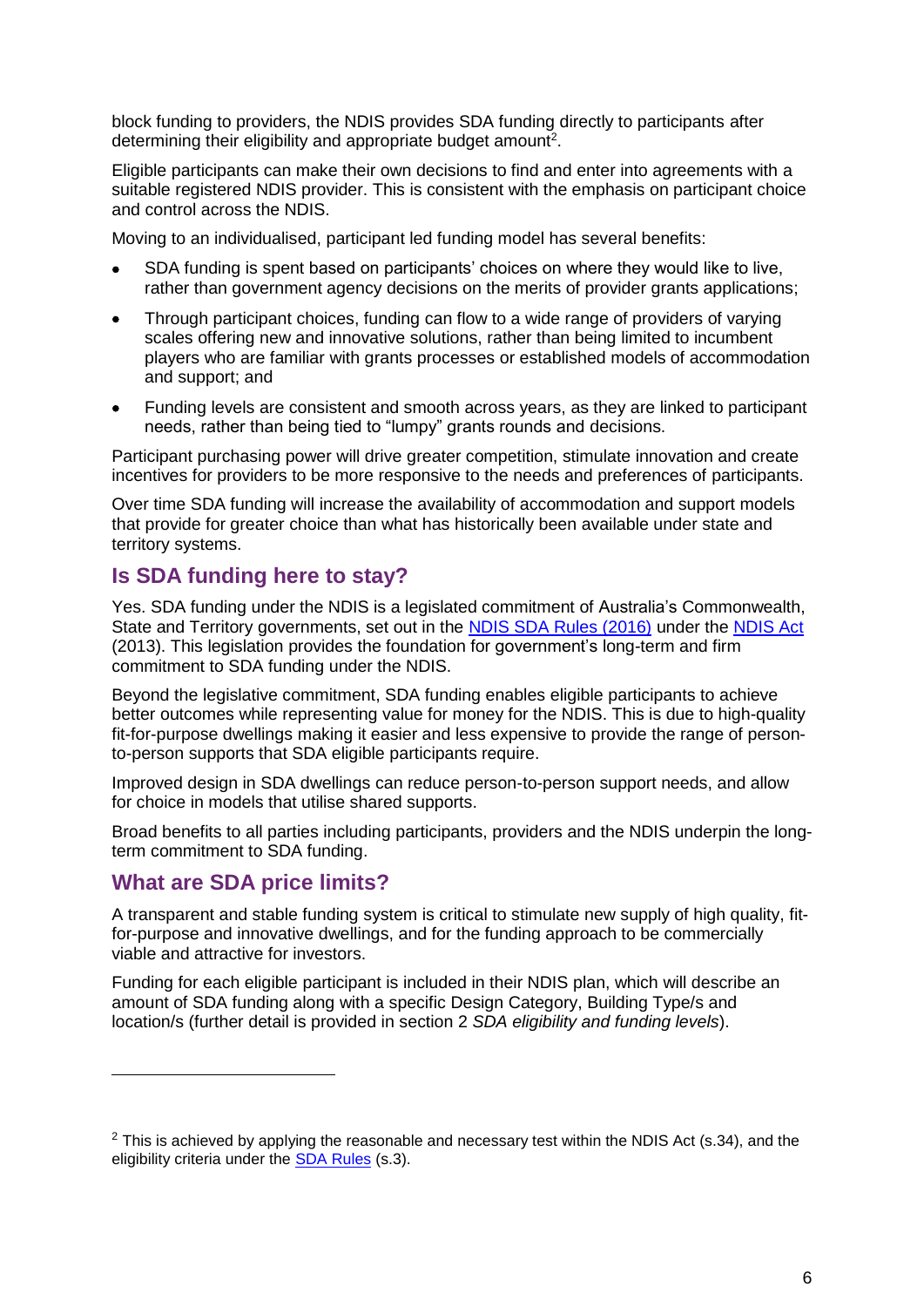The methodology used to determine the appropriate amount of funding for a participant is described in the [SDA Rules 2016.](https://www.legislation.gov.au/Series/F2017L00209/Amendments) Funding amounts are calculated to correspond to the published price limits for dwellings, which the NDIA sets depending on the dwelling's type and location.

Price limits provide a ceiling up to which providers can negotiate with participants for the provision of SDA<sup>3</sup>.

Consistent with its broader policy on price regulation, the NDIA will consider deregulation as the market grows and matures, relaxing existing controls as competition develops and participants become increasingly informed and empowered customers.

## <span id="page-6-0"></span>**How will SDA price limits be reviewed?**

There have been two key review points announced for SDA.

The first is a review of the [SDA Pricing and Payment framework](https://www.ndis.gov.au/html/sites/default/files/documents/DRC%2013%20nov%202015%204%20-%20Att%20A%20SDA%20Pricing%20payments%20Framew.DOCX) that will be undertaken in the third year of its operation (2018-19) by the Disability Reform Council. This review will focus on the broader policy surrounding SDA pricing and payments.

#### **SDA Pricing and Payment Framework Review**

The NDIA is working with DSS to inform the Pricing & Payments Framework Review, set to be completed during 2018.

The review is a key opportunity to work closely with participants and providers to ensure appropriate price regulations are in place for SDA. The review will be led by an Independent Expert Panel which will examine the current Framework to assess whether it:

- supports participant choice and control, innovation, market development and financial sustainability;
- reflects an efficient cost structure for providers;
- facilitates providers obtaining investment:
- has appropriate timeframes for price reviews: and
- needs to be updated to meet changes in quality and safeguard requirements.

The second is the review of the price limits developed by the NDIA. The SDA Pricing and Payments Framework states that price limits will be reviewed by the NDIA every five years, with price limit changes from the first review to apply to all dwellings from 2021.

#### **NDIA Price Limit Reviews**

The benchmark price review's scope is predicated on the above framework review. During its review of SDA price limits, the NDIA does not anticipate making wholesale changes to the methodology, rather the NDIA will use statistics from the Australian Bureau of Statistics, the Reserve Bank of Australia, Commonwealth Treasury and other bodies as appropriate to ensure returns and SDA payments remain aligned to the cost of capital in prevailing economic conditions. These reviews will ensure the inputs to the pricing model remain current, reflecting among other things:

• the cost of debt;

-

<sup>3</sup> The draft baseline assumptions underpinning SDA funding were made public on 1 April 2016 in the [SDA Position Paper on Draft Pricing and Payments.](https://www.ndis.gov.au/html/sites/default/files/documents/Housing/NDIS-SDA-Position-Paper-on-Draft-Pricing-and-Payments.pdf)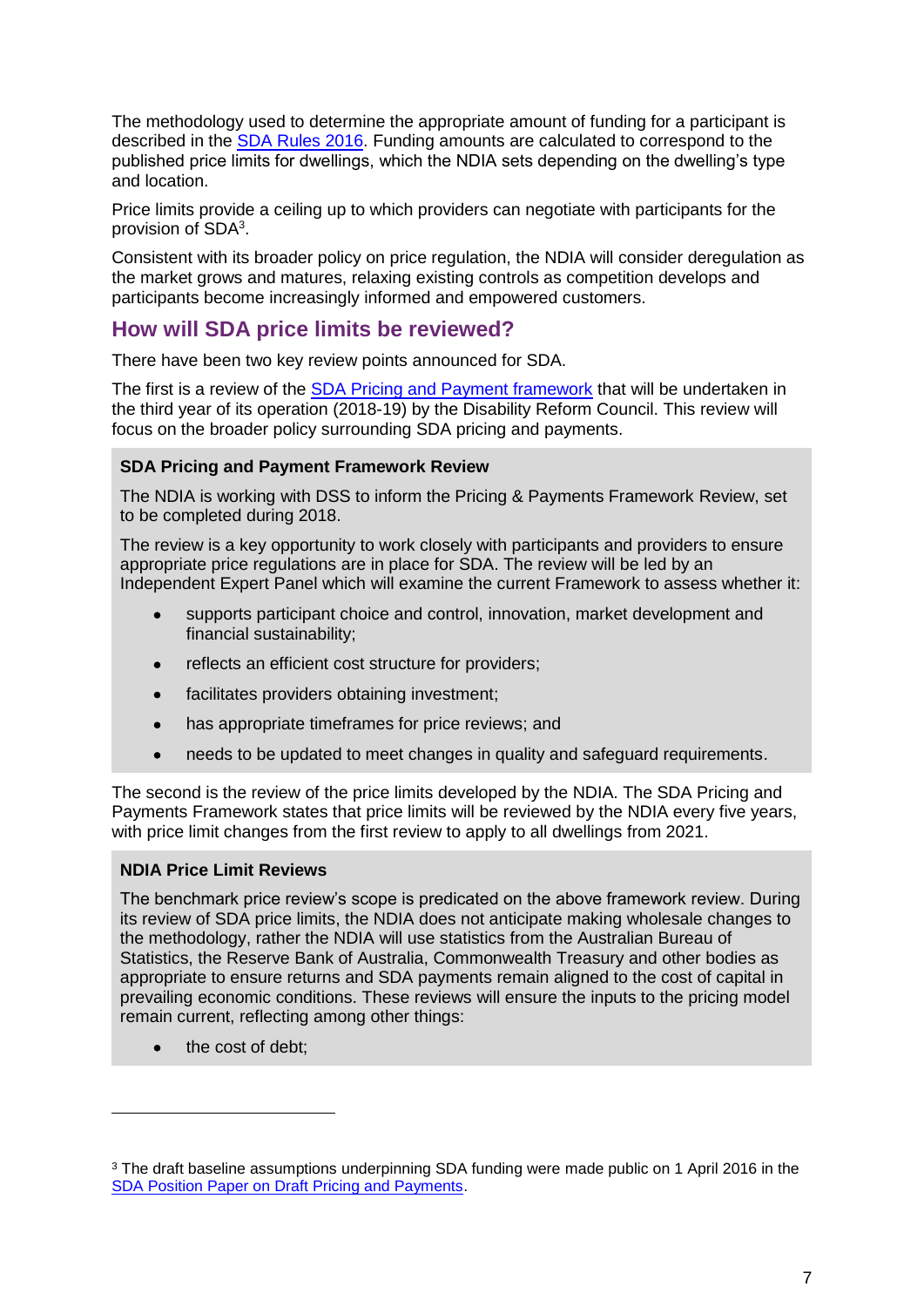- the cost of equity, driven by the capital asset pricing model (CAPM), based on comparison with aged care and other health care investments; and
- typical debt to equity ratios.

For example, this process may be used to increase the location weightings provided to SDA in line with changes to property values since 2015-16. Any such change will be reflected in participant plans.

Reviews will work closely with SDA participants and providers to ensure appropriate and effective SDA arrangements are in place. This includes appreciation that from a provider point of view, returns on SDA investment are generally derived over a 20-year period and that any change to price limits will need to consider this impact.

The SDA review cycle is intended to strike the appropriate balance between providing investment surety and ensuring SDA price regulation arrangements are sufficiently flexible to accommodate new data.

# <span id="page-7-0"></span>**2. SDA eligibility and funding levels**

## <span id="page-7-1"></span>**How are SDA eligibility and funding levels assessed?**

The [SDA Rules](https://www.legislation.gov.au/Details/F2017L00209) set out the eligibility criteria for SDA funding. These rules were agreed by the Commonwealth and state and territory governments.

SDA is only intended for a small number of NDIS participants. The NDIA expects that around 6% of participants will meet the requirements for SDA funding. Participants who meet the criteria will have a very high need for constant or immediately available supports, and/or have an extreme functional impairment in a core area (self-care, mobility or selfmanagement). The key activity limitation will remain unchanged following the use of other interventions such as assistive technologies, home modifications or capacity building supports.

The level of SDA funding provided to each eligible participant is based on what is reasonable and necessary, as determined through the NDIS participant planning process. In addition to considering a participant's goals and preferences, assessments required by the NDIA to determine the appropriate SDA funding level may include: activities of daily living, functional capacity assessments, and/or a behaviour assessment.

Based on assessment of need, each eligible participant's plan will include SDA funding to match the level of support required to meet their needs. The NDIA uses the published SDA price limits to assist in determining the appropriate funding amount to include in a participant's plan.

Further information on the level of support, including building types and design categories, can be found in the [SDA Price Guide.](https://www.ndis.gov.au/medias/bin/documents/he0/hf4/8802881929246/SDA-Price-Guide-17-18.docx)

#### **Is there a cap on the total number of SDA participants?**

No. There is no arbitrary cap on the number of SDA participants. All participants who meet the eligibility criteria will receive SDA funding. However, due to the specific eligibility requirements there are only likely to ever be a small percentage of NDIS participants who meet the criteria for SDA.

Currently, it is estimated that around 6% of participants will require SDA funding once the NDIS has reached full scheme, however this estimate does not represent a 'cap.'

Note: Density restrictions limit the number of residents within a single SDA dwelling, and the number of SDA participants on a single parcel of land. These are in place to prevent the development of large residential centres or sites which have been consistently demonstrated to provide poorer outcomes for people with disability including providing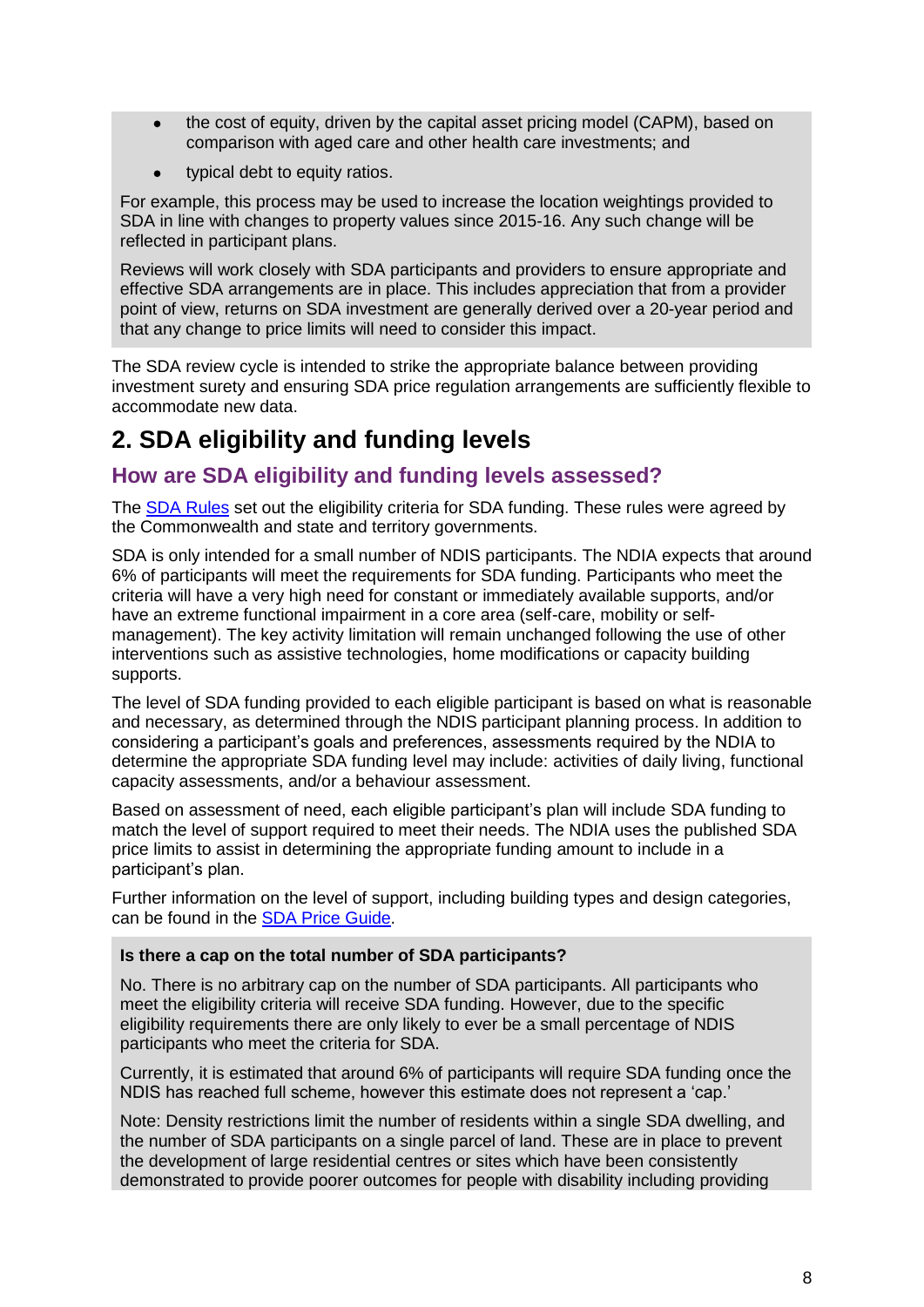significant barriers to social and community inclusion. These restrictions are outlined in the [SDA Rules.](https://www.legislation.gov.au/Details/F2017L00209)

#### **Is there a cap on the number of SDA dwellings that will be enrolled under the NDIS?**

No. There is no cap on the number of SDA dwellings that will be enrolled under the NDIS. Given the market based approach of the NDIS, market forces will determine the supply of SDA dwellings required to meet participant demand. This may be informed by supply and demand data the NDIA is working to collect and release.

#### **Will a participant be required to choose an in-kind\* SDA option if an appropriate one is available?**

No. The planning process does not include expressing a preference for either an available in-kind accommodation option, an existing or a new dwelling. Participants can choose to live in either an existing SDA dwelling (including "in-kind") or in a 'new build' provided a suitable option is available.

\*Some NDIS participants are receiving services from providers that have been paid in advance. These pre-paid supports and services are called "in-kind".

## **Will providers get the maximum price that a dwelling is enrolled for?**

The NDIS does not fund providers directly, it provides an individual budget to a participant based on:

- consideration of their goals and preferences;
- the reasonable and necessary test; and
- the SDA eligibility criteria, including the value-for-money test.

Participants will negotiate with providers within their determined SDA budget and the published price limits for SDA. This may mean that the provider of a dwelling that is enrolled as 'high physical support' (a higher cost category) can reach a tenancy agreement with a participant who has an SDA budget aligned with 'improved liveability' (a lower cost category) in their plan. In this case the participant will have negotiated to make payments that are within the 'improved liveability' price limit rather than 'high physical support.'

In most cases a participant will receive an SDA budget that is sufficient for a shared arrangement (for example with 1-4 others) or to facilitate access to shared supports. Through SDA funding the NDIA anticipates growth in models that make use of smaller built forms (and shared on-site or nearby supports) rather than a perpetuation of group home settings with shared in-home supports, which were most commonly constructed under state and territory systems.

It is important for providers to note that an SDA budget to support a single resident dwelling is only likely to be provided to a very small number of SDA eligible participants (a small percentage of NDIS participants overall), even when the dwelling is in a configuration that makes shared supports possible.

## <span id="page-8-0"></span>**When are SDA eligibility and budgets made?**

Eligibility for SDA funding is considered at the time of plan approval and plan review.

A participant's first NDIS plan may include funding for Support Coordination and Therapeutic Supports to allow assessments and exploration of suitable housing alternatives to be made. If it is demonstrated that SDA is the most appropriate option, SDA funding may then be included at the participant's next plan review.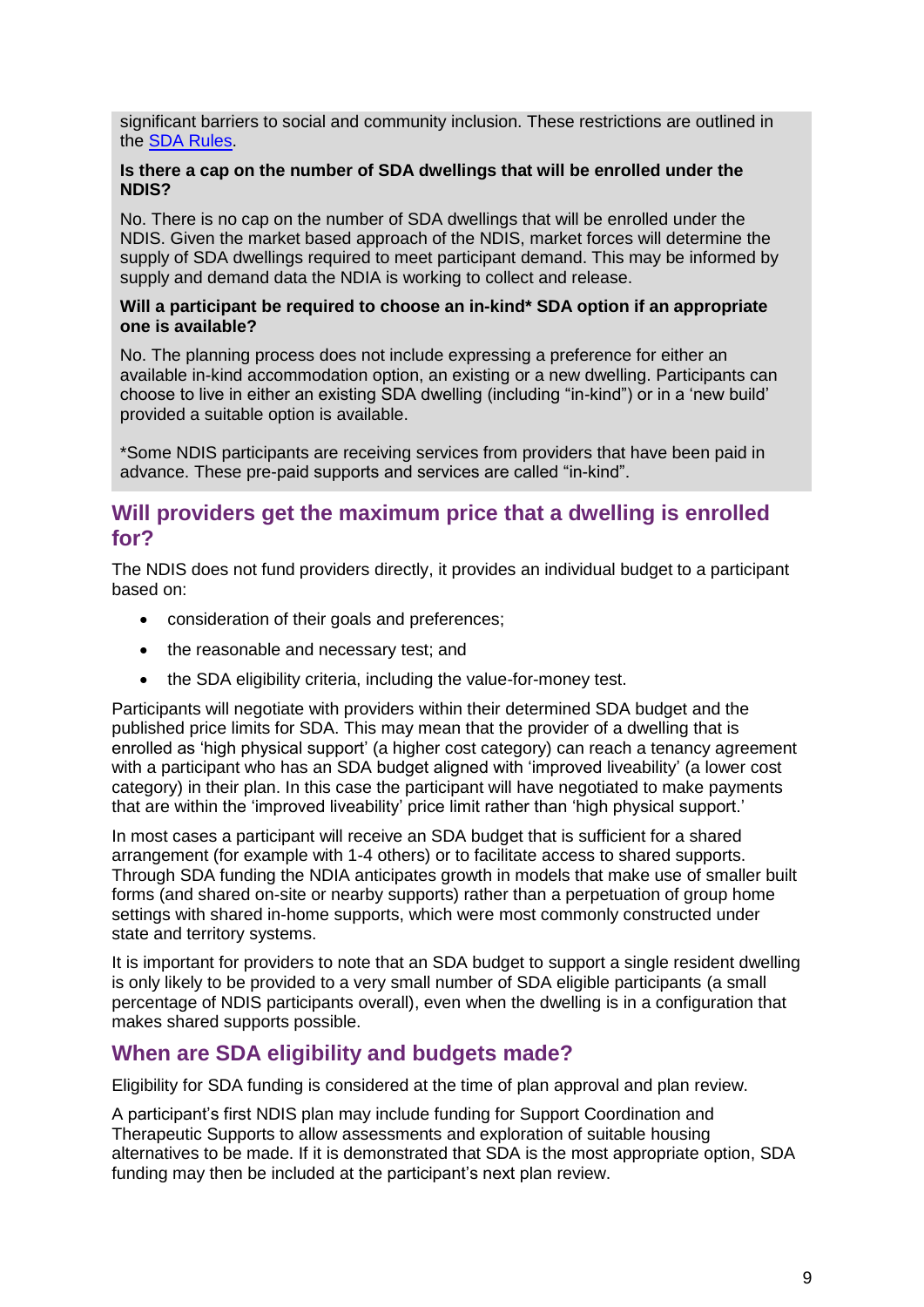SDA is new to the NDIS and it may take time for participants to have the required assessments and for SDA funding to be included in participant plans. Providers should only make an SDA offer once a participant has SDA funding already included in their plan. Providers should not anticipate the outcome of a NDIS plan decision and payments are unable to be made for a period in which SDA was not in a participant's plan.

In cases where participants are already residing in existing disability accommodation previously funded by a state or territory government at the point they transition to the NDIS, the funding required to continue their current living arrangements will be included in their first NDIS plan. Most often participants in this circumstance will receive funding for both SDA and Supported Independent Living (SIL) supports. Where a participant wishes to move, they may require additional assessments in order to determine their eligibility and if eligible, the appropriate level of SDA funding.

A participant's plan must include the participant's statement of goals and aspirations and a statement of participant supports (see [what must be included in a participant's plan?\)](https://www.ndis.gov.au/operational-guideline/planning/planning-general-matters).

The statement of participant supports specifies, amongst other matters, the general supports (if any) that will be provided, and the reasonable and necessary supports (if any) that will be funded under the NDIS (s. [33\(2\)\).](https://www.legislation.gov.au/Details/C2013A00020)

SDA is one type of reasonable and necessary support that may be funded for a participant under the NDIS.

Once a participant has SDA funding approved, their plan will specify the design category, building type/s (e.g. 2 bed and 3 bed apartments or houses), and location/s they can look to reside in [\(see part 4 of the SDA Rules\)](https://www.legislation.gov.au/Details/F2017L00209/Html/Text#_Toc256000044).

Once SDA is in a participant's plan it is highly unlikely it will not be required in subsequent plans. SDA is generally not a transitional support and it is expected that most participants who are found to require SDA funding will continue to require it.

# <span id="page-9-0"></span>**3. Provision of high quality SDA**

## <span id="page-9-1"></span>**What innovation is possible through SDA funding?**

Under the NDIS, purchasing power will shift from the government to participants. This means participants will exercise choice and create incentives for providers to meet participant demands in new and innovative ways. Several types of innovation are now possible and available to participants.

Apart from determining SDA eligibility and funding levels for participants, and enrolling compliant dwellings once constructed, the NDIA does not play a role in selecting or endorsing particular property designs or developments. Selecting good models and innovations is facilitated through market mechanisms and participant choice.

The NDIA expects this participant choice and control along with the flexibility of the approach, i.e. through the inclusion of multiple dwelling types, will lead to significant innovation in the SDA market over time.

Whereas 'group home' configurations have been the most common form of supported accommodation in the past, participants will likely choose smaller forms of SDA under the NDIS in configurations that still enable sharing supports.

In addition to innovations in design and development of SDA, providers can also now easily implement flexible arrangements that include non-SDA and non-NDIS participant tenants in SDA dwellings. While SDA funding is only able to be spent on an enrolled SDA dwelling from a registered SDA provider, an SDA compliant dwelling could be used in a 'mixed tenant' arrangement, together with non-NDIS participants and/or participants with a different profile and level of need.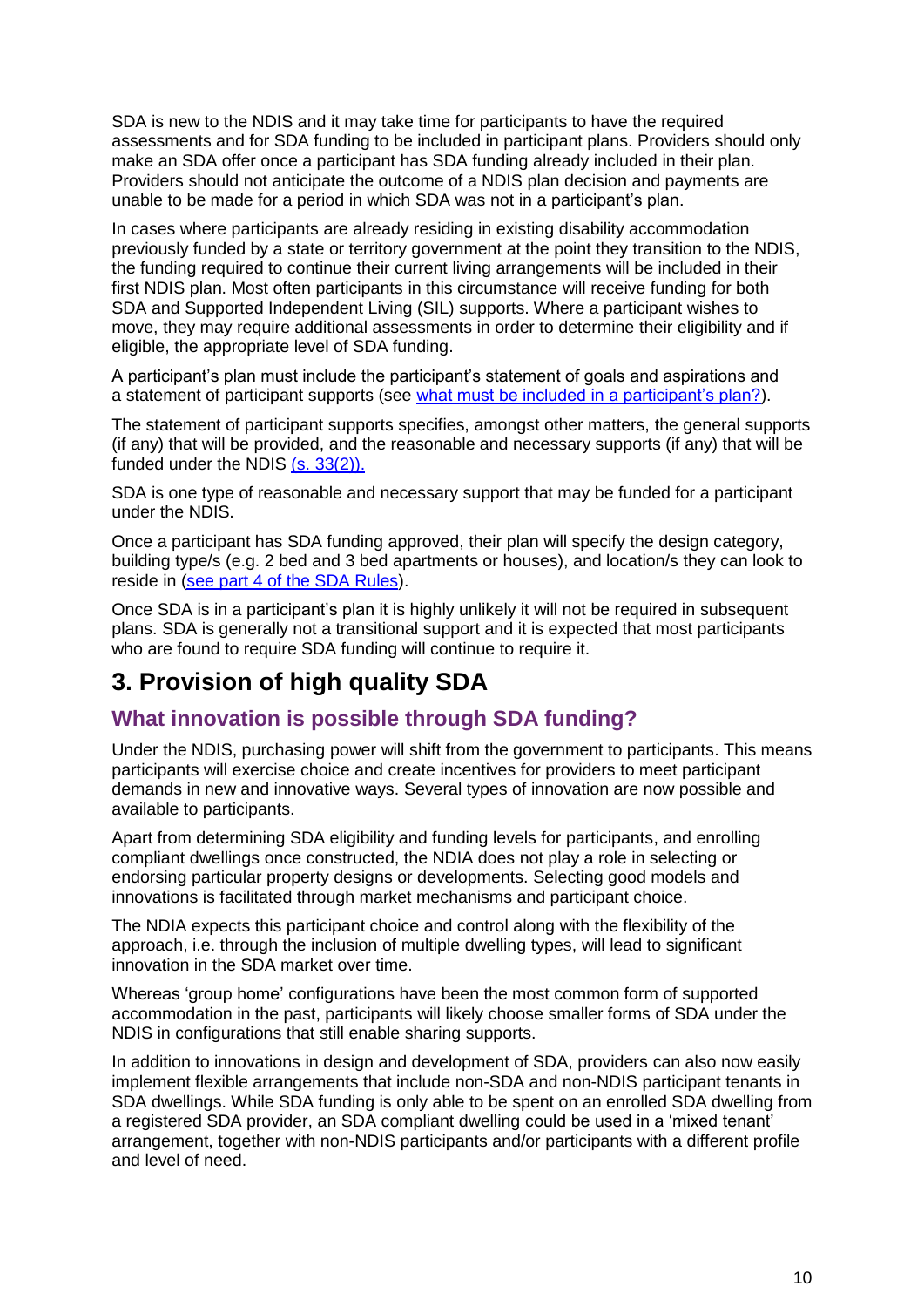#### **Case example of flexible arrangements under SDA**

An SDA provider with several dwellings in Sydney has recently completed construction and is now enrolled as new SDA dwelling with the NDIS. The SDA provider is looking for tenants for this new enrolled dwelling.

Barry is an NDIS participant who has SDA in his plan. He would like to stay in the SDA provider's new SDA dwelling. It is a 2 bedroom property that meets Barry's needs, and Barry is keen to move in straight away.

Barry would like to live with his friend Steve, who is not an NDIS participant. The NDIS does not fund supports for non-participants. Steve is happy to pay general market rent for his accommodation.

The SDA provider is happy to have Barry and Steve move into their new enrolled dwelling, because it means they will be able to fill the property immediately. The provider is satisfied with the return they are making through a mixed tenancy arrangement, with Barry supported by NDIS SDA funding, and Steve agreeing to pay general market rent.

#### **Can I charge a non-SDA participant rent?**

Yes. A provider is free to engage with a non-SDA participant in a typical lessor/lessee relationship. It is likely that the lessee agreement will reflect general market rental prices rather than SDA price limits, however this negotiation is between the tenant and landlord and not the NDIA.

## <span id="page-10-0"></span>**What standards must SDA dwellings meet?**

While innovation in the provision of SDA dwellings is possible and encouraged, all SDA dwellings are required to meet a number of requirements in order to be enrolled with the NDIA, including certification standards.

Currently, providers must possess a written certification against the SDA design standards, and attest to this fact. However, the requirement does not specify a particular profession type to carry out this written certification. The NDIA has noted feedback that further specificity in dwelling certification requirements would provide for greater confidence of compliance, particularly with financiers.

The NDIA will engage a third party to further develop the SDA criteria along with a curriculum and certification process for third-party assessors.

They will develop training packages for assessors, who will lead dwelling assessment (rather than a suitably qualified professional as is now the case). The NDIA expects the availability of third-party assessors will streamline the dwelling certification and enrolment processes and provide extra surety for providers and financiers. This work is expected to be completed by the end of June 2018.

The NDIA will consider at what time there is a reasonable number of certified third-party assessors to support the requirement for third-party assessment.

Dwellings can only be enrolled with the NDIA once construction is fully complete and a certificate of occupancy has been issued, however third-party assessors will be able to be engaged at the design stage. The opportunity for third-party certification of designs by an accredited assessor may be useful for providers. Where providers choose this, final certification will be required once the dwelling is complete for an enrolment to be valid.

Provision of SDA in different states or territories require registration as a provider of SDA with the relevant state or territory quality and safeguards authority. Providers must also meet the quality and safeguard requirements, including all applicable building codes and laws, for each state or territory as outlined in the [Guide to Suitability.](https://www.ndis.gov.au/medias/documents/hc1/h8d/8800514244638/SDA-Guide-to-Suitability.pdf)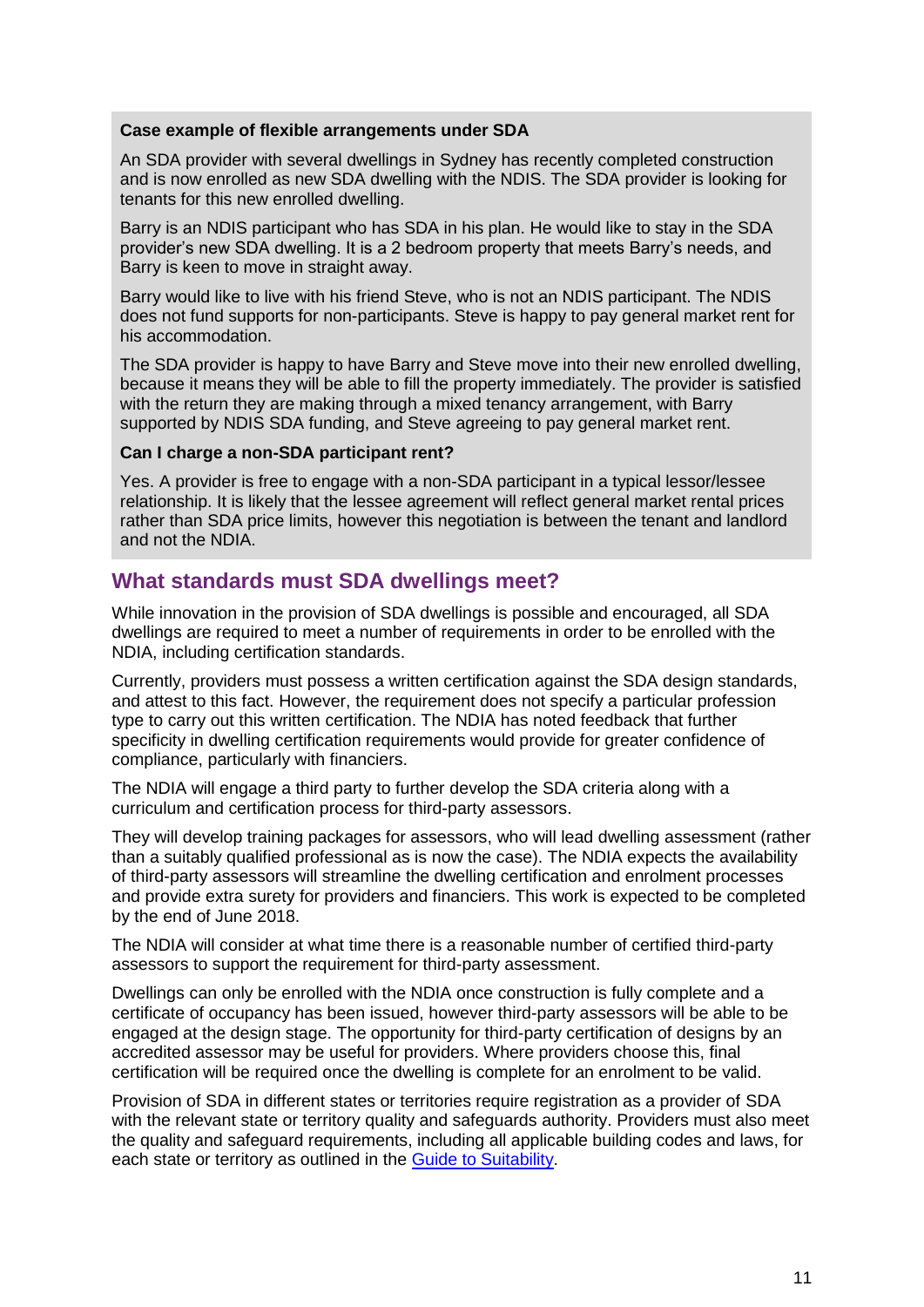# <span id="page-11-0"></span>**4. Connecting with participants**

The NDIS employs a market-based approach which enables greater participant choice and control and encourages provider innovation. As such, the NDIA will not centrally administer 'placements' for participants. Participants (often with the assistance of support such as a support coordinator as well as families and carers) will be expected to find and apply for appropriate advertised vacancies, and providers will be expected to advertise their vacancies and undertake selection processes.

## <span id="page-11-1"></span>**How will participants find an SDA dwelling?**

Participants may consider a variety of advertising platforms when seeking an SDA vacancy. This is aligned to other mainstream housing markets and the NDIS' objective to support choice and an ordinary life for participants.

The NDIA will assist participants in two ways:

-

- Funded supports such as a Support Coordinator: participants who require assistance to navigate the finding a home process may receive additional funding in their plan. Where this is the case, a Support Coordinator can assist a participant with all aspects of searching for and considering vacancies, making applications, negotiating a tenancy and transitioning into an SDA option.
- A Provider Finder: the NDIA is progressively improving the provider finder which will enable NDIS participants to exercise greater choice and control by improving the experience of finding and connecting with SDA providers.

In most cases participants with SDA in their plan will use their SDA budget to approach the market. After reviewing advertised SDA vacancies, participants with SDA in their plan will choose which vacancies to apply for.

In practice this will mean a participant will approach an SDA provider who has an advertised vacancy and decide to submit an application for consideration.

A participant will have many considerations when deciding whether or not to apply for an advertised vacancy. For example, a participant will consider whether their plan budget aligns to an advertised vacancy.

A participant can apply for a higher cost SDA type than is included in their plan, however the NDIA will not increase their plan budget in order to make higher payments on their behalf. Instead, in most cases a participant will negotiate with the provider to pay an amount commensurate with their plan budget and so below the dwelling's maximum price limit. SDA funding is adequate for providers to accommodate a mix of tenants.

In certain circumstances a participant may elect to make a discretionary contribution over and above the reasonable rent contribution<sup>4</sup>, however there are specific requirements that must be met under the [SDA Rules](https://www.legislation.gov.au/Details/F2017L00209/) and the NDIA only anticipates this occurring in very rare circumstances.

Depending on the SDA dwelling, participants will need to carefully consider their likely compatibility with existing residents. This may occur either before deciding to apply, or before accepting an offer.

While this is likely to be the typical path for participants, under the NDIS it is also possible for participants with SDA in their plan to consider pooling their SDA budgets and approaching a developer to explore having an SDA option purpose built for them. Participants, providers

<sup>4</sup> Please see the Terms of Business for Registered Providers for the requirements related to the reasonable rent contribution.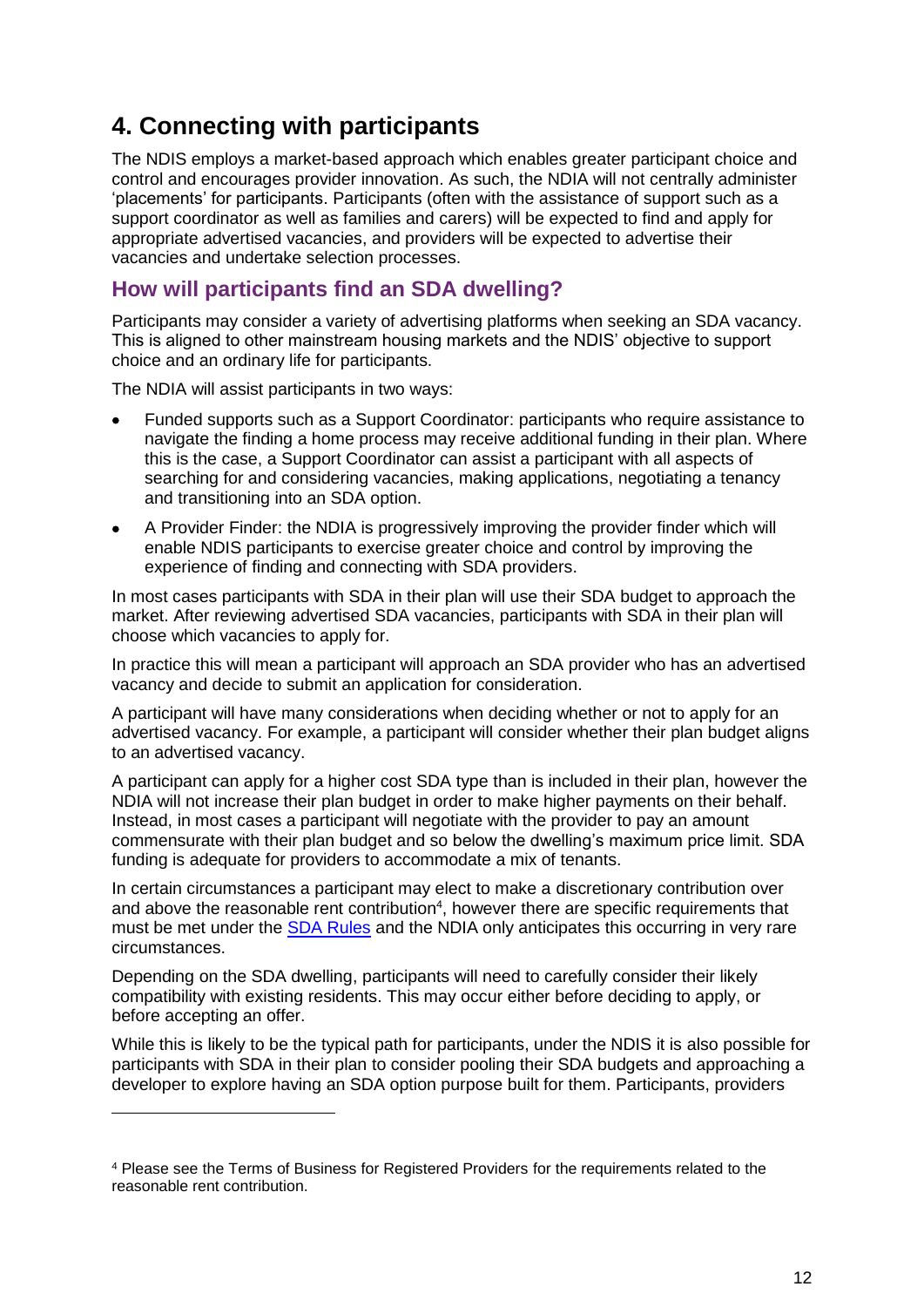and developers are strongly advised not to assume the outcome of plan decisions as it relates to SDA funding or other funding.

Under the NDIS a participant can also choose to use their SDA budget to provide SDA to themselves. Due to the requirements for SDA, participants will need to become a registered provider and enrol their compliant dwelling in order for this to occur. While the parental home (where the participant is the child) is unable to be used for SDA, an SDA participant can enrol a compliant dwelling where they live with their spouse or de facto partner and children.

#### **Can a participant spend SDA funding on any property?**

SDA funds can only be paid to a registered NDIS provider who has a compliant and enrolled dwelling with the NDIA.

Under the SDA funding approach, a participant can decide to be their own SDA provider. In these cases they are also required to become a registered provider, and must enrol a compliant dwelling with the NDIA in order to use their funding.

## <span id="page-12-0"></span>**How do I find an SDA tenant?**

The NDIA expects SDA providers will develop and utilise a variety of methods to advertise their SDA vacancies. Many will be market-specific. Some common methods of advertising a vacancy will include:

- the NDIA's provider finder;
- through local networks;
- on their organisation's website;
- accessing one of several emerging web-based/e-market platforms that offer matching and the exploration of vacancies by tenants;
- through local known support coordinators and their networks; and,
- outsourcing to a third party contracted to manage tenancies (such as a real estate agent).

Some very large providers of SDA may pool a portion of their SDA payments to fund a vacancy management team for their SDA portfolio. These teams may operate in a way similar to more centralised approaches delivered by state and territory governments under previous systems.

Some SDA providers may choose to engage a third party to manage their vacancies and tenancies, as is most often the case in the mainstream housing market.

The SDA price limits for SDA have been calculated to include recovery of costs associated with delivering vacancy and tenancy management functions. Payments for vacancies are also available for a limited period of time in limited circumstances as described in the [SDA](https://www.legislation.gov.au/Details/F2017L00209)  [Rules.](https://www.legislation.gov.au/Details/F2017L00209)

SDA providers can also take steps to protect against the risk of vacancies. First and foremost, providers should wait for NDIS participants' SDA eligibility and plan decisions before making offers or investment decisions. Providers should not assume the outcome of a plan decision, and even where participants do end up having SDA funding included in their plan, payments cannot be made for any period that SDA was not in the participant's NDIS plan [\(SDA Rules 2016\)](https://www.legislation.gov.au/Details/F2017L00209).

Providers can look to 'future proof' their investment decisions by designing and developing SDA that could serve multiple uses. This could allow flexibility for providers to offer dwellings to alternate markets (e.g. aged care or the general housing market).